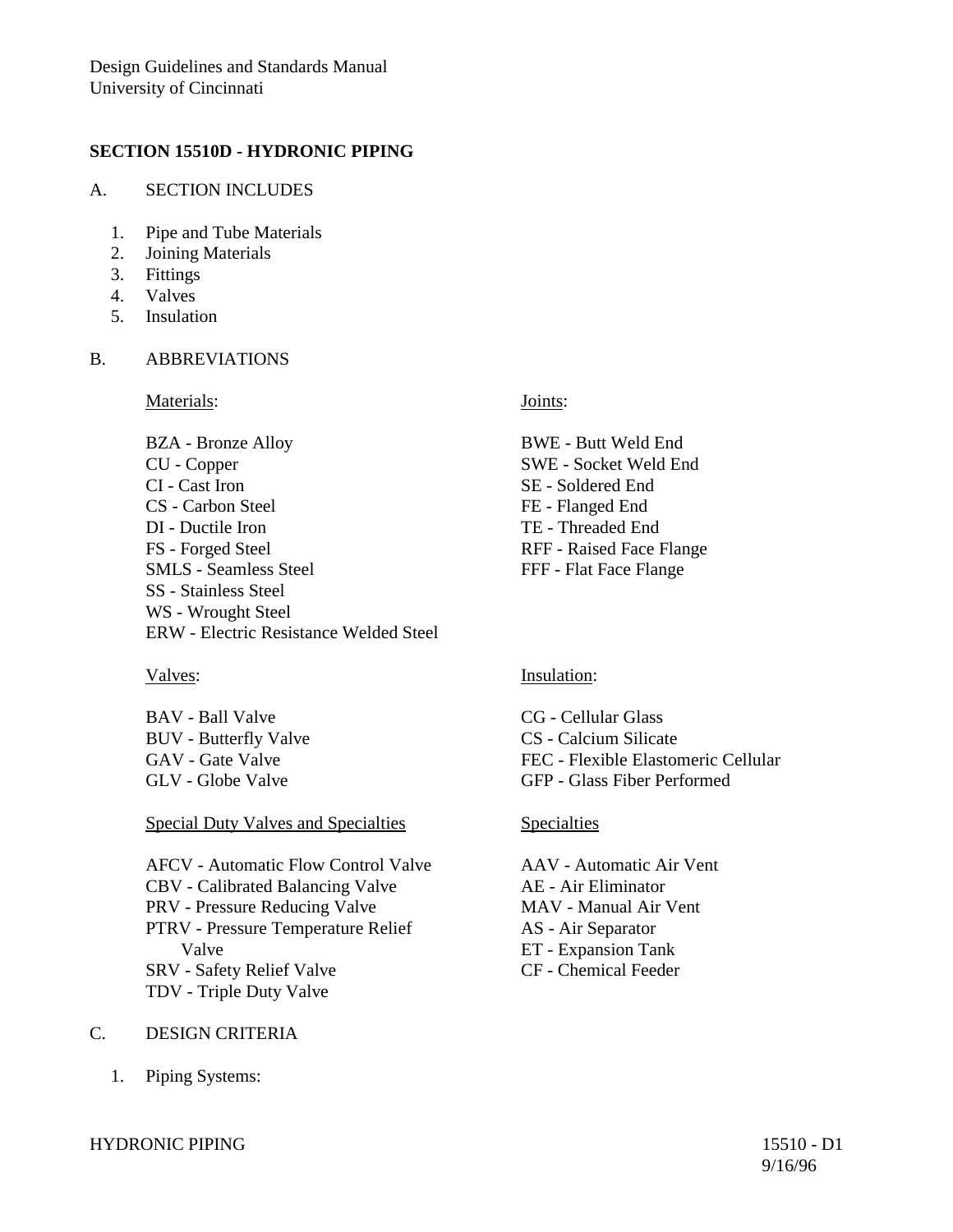| <b>SERVICE:</b> | ABOVE GROUND, CHILLED WATER, GLYCOL/WATER<br>COOLING, MAKEUP WATER, CONDENSER WATER,<br><b>CONDENSATE DRAIN PIPING</b> |
|-----------------|------------------------------------------------------------------------------------------------------------------------|
|                 |                                                                                                                        |
| PRESSURE:       | 250 PSIG                                                                                                               |
| TEMPERATURE:    | 35F - 220F                                                                                                             |

| <b>ITEM</b>       | 1/2 IN. THRU 2      | $1/2$ IN. THRU $2$ | $2-1/2$ IN. $-20$ IN |
|-------------------|---------------------|--------------------|----------------------|
|                   |                     |                    |                      |
| <b>PIPE</b>       |                     |                    |                      |
| MAT'L             | <b>COPPER</b>       | <b>STEEL</b>       | <b>STEEL</b>         |
| <b>ASTM</b>       | <b>B</b> 88         | A 53 B             | A 53 B               |
| <b>MFGR PROC</b>  | <b>DRAWN</b>        | <b>SEAMLESS</b>    | <b>SEAMLESS, ERW</b> |
| <b>WALL THK</b>   | TYPE-L              | <b>STANDARD</b>    | <b>STANDARD</b>      |
| <b>JOINT</b>      | <b>SOLDER, 95-5</b> | <b>THREAD</b>      | <b>WELD</b>          |
| <b>FITTING</b>    |                     |                    |                      |
| MAT'L             | <b>WRT COPPER</b>   | <b>CAST IRON</b>   | <b>WROUGHT</b>       |
|                   |                     |                    | <b>STEEL</b>         |
| <b>CLASS</b>      |                     | 250                | <b>STANDARD</b>      |
| <b>ASTM</b>       | B16.22              | B16.4              | B <sub>16.9</sub>    |
| <b>JOINT</b>      | <b>SOLDER</b>       | <b>THRD</b>        | WELD, FLANGE         |
| VALVE (1)         |                     |                    |                      |
| MAT'L             | <b>BRONZE</b>       | <b>CAST IRON</b>   | <b>CAST IRON</b>     |
| <b>CLASS</b>      |                     | 250                | 250                  |
| <b>TYPE</b>       | GAV, BAV            | GAV, BAV           | GAV, BUV             |
|                   |                     |                    |                      |
| <b>INSULATION</b> | GFP, FEC            | GFP, FEC           | GFP, FEC             |
| (2)               |                     |                    |                      |
|                   |                     |                    |                      |
|                   |                     |                    |                      |
|                   |                     |                    |                      |

(1) Refer to Section 15100 for valve requirements.

(2) Refer to Section 15260 for insulation requirements.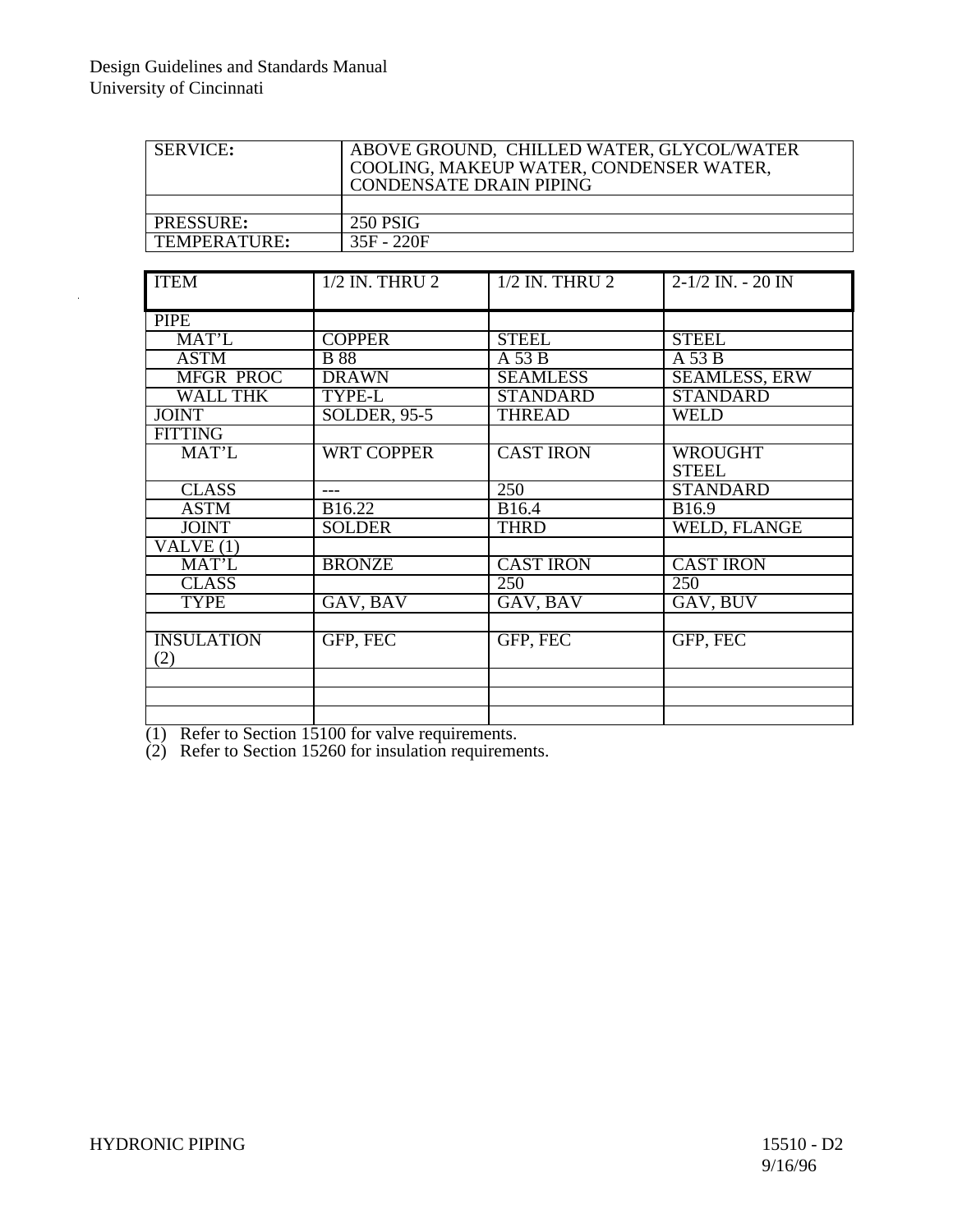| <b>SERVICE:</b>  | BELOW GROUND: CHILLED WATER, CONDENSER<br><b>WATER, HOT WATER</b> |
|------------------|-------------------------------------------------------------------|
| <b>PRESSURE:</b> | 250 PSIG                                                          |
| TEMPERATURE:     | 150F                                                              |
|                  |                                                                   |

| ITEM:                          | <b>4 INCH THRU 20</b>   |  |
|--------------------------------|-------------------------|--|
| PIPE:                          |                         |  |
| MAT'L                          | <b>DUCTILE IRON</b>     |  |
| <b>ASTM</b>                    | A 21.51                 |  |
| <b>MFGR PROCESS</b>            | <b>CAST</b>             |  |
| <b>WALL THK</b>                | CLASS <sub>50</sub>     |  |
| JOINT:                         | <b>FLANGE, COUPLING</b> |  |
| FITTING:                       |                         |  |
| MAT'L                          | <b>DUCTILE IRON</b>     |  |
| <b>CLASS</b>                   | B                       |  |
| <b>ASTM</b>                    | $\overline{A21.10}$     |  |
| $\overline{\text{VALVE}}(1)$ : |                         |  |
| MAT'L                          | <b>CAST IRON</b>        |  |
| <b>CLASS</b>                   | 250                     |  |
| <b>TYPE</b>                    | GAV, BUV(HI-SERVICE)    |  |
| <b>INSULATION (2):</b>         | GFP(3), CG(3)           |  |
|                                |                         |  |
|                                |                         |  |

(1) Refer to Section 15100 for valve requirements.

(2) Refer to Section 15260 for insulation requirements.

(3) Refer to "Below Ground Pipe Insulation Installation" in Section 15260.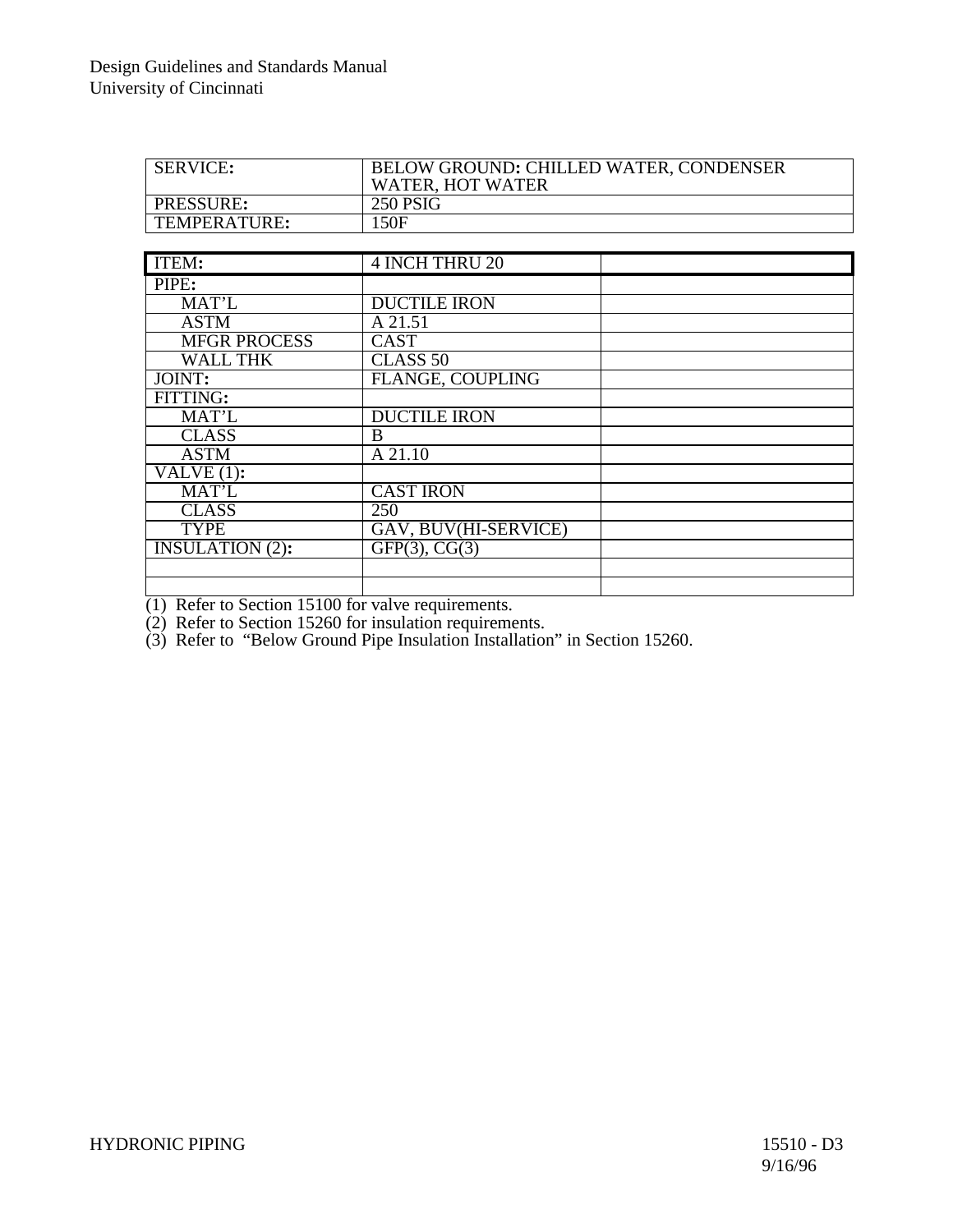| <b>SERVICE</b>     | ABOVE GROUND HOT WATER HEATING |
|--------------------|--------------------------------|
|                    |                                |
| <b>PRESSURE</b>    | <b>220 PSIG</b>                |
| <b>TEMPERATURE</b> | 220F                           |

| ITEM:             | 1/2 IN. THRU 2      |                          | 1/2 IN. THRU 2   1/2 IN. THRU 2   2-1/2 THRU 20 |                  |
|-------------------|---------------------|--------------------------|-------------------------------------------------|------------------|
| PIPE:             |                     |                          |                                                 |                  |
| MAT'L             | <b>COPPER</b>       | <b>STEEL</b>             |                                                 | <b>STEEL</b>     |
| <b>ASTM</b>       | <b>B</b> 88         | $A$ 53 $B$               |                                                 | $A$ 53 $B$       |
| <b>MFGR</b>       | <b>DRAWN</b>        | <b>SEAMLESS</b>          |                                                 | ERW,             |
| <b>PROCESS</b>    |                     |                          |                                                 | <b>SEAMLESS</b>  |
| WALL THK          | <b>TYPE L</b>       | <b>STD</b>               |                                                 | <b>STD</b>       |
| JOINT:            | <b>SOLDER, 95-5</b> | THREAD,<br><b>WELDED</b> |                                                 | <b>WELDED</b>    |
| FITTING:          |                     |                          |                                                 |                  |
|                   |                     |                          |                                                 |                  |
| MAT'L             | <b>WROUGHT</b>      | <b>CAST IRON</b>         |                                                 | WROUGHT          |
|                   | <b>COPPER</b>       |                          |                                                 | <b>STEEL</b>     |
| <b>CLASS</b>      |                     | 125                      |                                                 | <b>STD</b>       |
| <b>ASTM</b>       | <b>B</b> 16.22      | <b>B</b> 16.4            |                                                 | <b>B</b> 16.9    |
| VALVE $(1)$ :     |                     |                          |                                                 |                  |
| MAT'L             | <b>BRONZE</b>       | BRONZE,                  |                                                 | <b>CAST IRON</b> |
|                   |                     | <b>CAST IRON</b>         |                                                 |                  |
| <b>CLASS</b>      |                     | 125                      |                                                 | 125              |
| <b>TYPE</b>       | BAV, GAV            | BAV, GAV                 |                                                 | BUV, GAV         |
| <b>INSULATION</b> | GFP, FEC, CG,       | GFP, FEC, CG,            |                                                 | GFP, FEC, CG,    |
| (2)               | CS                  | CS                       |                                                 | CS               |
|                   |                     |                          |                                                 |                  |

(1) Refer to Section 15100 for valve requirements.

(2) Refer to Section 15269 for insulation requirements.

2. Special Duty Valves

| <b>SERVICE:</b> | CHILLED WATER, CONDENSER WATER,<br>GLYCOL/WATER, MAKEUP WATER. |
|-----------------|----------------------------------------------------------------|
| PRESSURE:       | 250 PSIG                                                       |
| TEMPERATURE:    | 35F - 100F                                                     |

| <b>ITEM</b>      | <b>CALIBRATED</b><br><b>BALANCING</b><br>VALVE<br>(CBV) | <b>PUMP</b><br><b>DISCHARGE</b><br><b>VALVE (TRIPLE</b><br>DUTY) (TDV) | <b>PRESSURE</b><br><b>REDUCING</b><br><b>VALVES</b><br>(PRV) |
|------------------|---------------------------------------------------------|------------------------------------------------------------------------|--------------------------------------------------------------|
| SIZE:            | 1 - 14 INCHES                                           | 1 - 14 INCHES                                                          | 1 - 14 INCHES                                                |
| BODY:            | <b>BRONZE</b>                                           | <b>CAST IRON</b>                                                       | <b>BRASS, CAST</b>                                           |
|                  | <b>IRON</b>                                             |                                                                        | <b>IRON</b>                                                  |
| TRIM:            | <b>BRONZE</b>                                           | <b>BRONZE DISC &amp;</b>                                               | <b>NON-CORROSIVE</b>                                         |
|                  | <b>STEEL</b>                                            | SEAT, SS STEM &                                                        |                                                              |
|                  |                                                         | <b>SPRING</b>                                                          |                                                              |
| PACKING & SEAL:  |                                                         | <b>TEFLON</b>                                                          |                                                              |
| JOINT:           | THREAD,                                                 | THREAD,                                                                | THREAD, FLANGE                                               |
|                  | <b>FLANGE</b>                                           | <b>FLANGE</b>                                                          |                                                              |
| <b>FEATURES:</b> | * DP PORTS W/                                           | * NON-SLAM                                                             | * FACTORY SET                                                |

HYDRONIC PIPING 15510 - D4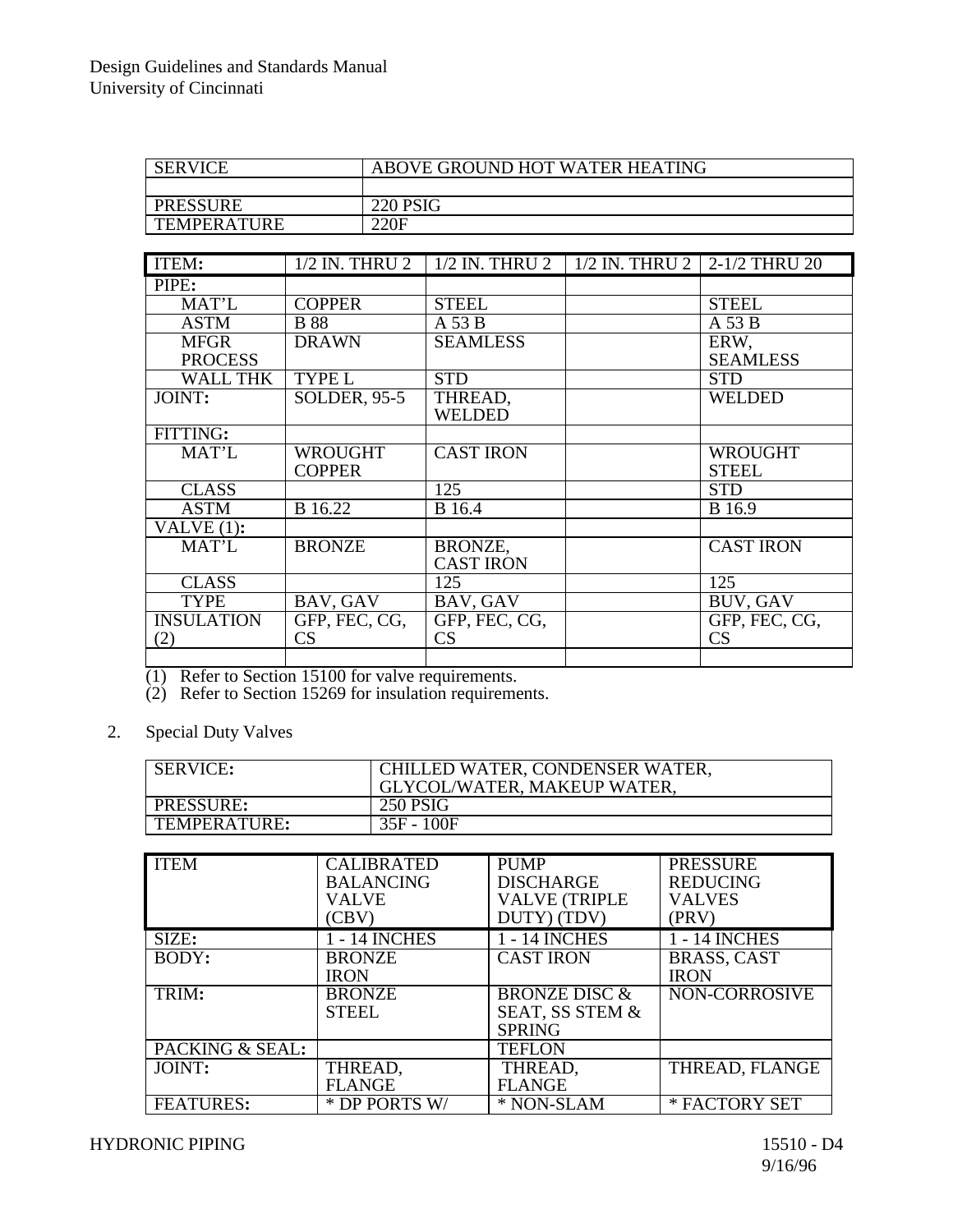|        | <b>SHRADER</b><br>VALVES & CAPS.<br>* CALIBRATED<br><b>INDICATOR W/</b><br><b>MEMORY STOP</b><br>* SHUTOFF<br>*PERFORMED,<br><b>REMOVABLE</b><br><b>INSUL.</b> | <b>CHECK VALVE.</b><br>* CALIBRATED<br><b>FLOW</b><br><b>ADJUSTMENT</b><br>* SHUTOFF | PRESS.<br>* CAPABLE OF<br>FIELD<br>ADJUSTMENT.<br>* CAPABLE OF<br><b>STRAINER</b><br><b>REMOVAL W/O</b><br>SHUTDOWN. |
|--------|----------------------------------------------------------------------------------------------------------------------------------------------------------------|--------------------------------------------------------------------------------------|----------------------------------------------------------------------------------------------------------------------|
| MISC.: | * CALIBRATION<br><b>CURVE</b><br>* GAGE KIT                                                                                                                    |                                                                                      |                                                                                                                      |
|        |                                                                                                                                                                |                                                                                      |                                                                                                                      |

| <b>ITEM</b>          | <b>AUTOMATIC</b><br><b>FLOW CONTROL</b><br><b>VALVE (AFCV)</b>                                                                                   | <b>SAFETY RELIEF</b><br>VALVE (SRV)        | <b>COMBINED</b><br>PRESSURE/TEMP.<br><b>RELIEF VALVE</b><br>(PTRV)                                                                                                                                                                                           |
|----------------------|--------------------------------------------------------------------------------------------------------------------------------------------------|--------------------------------------------|--------------------------------------------------------------------------------------------------------------------------------------------------------------------------------------------------------------------------------------------------------------|
| SIZE:                | $1/2 - 14$                                                                                                                                       |                                            |                                                                                                                                                                                                                                                              |
| BODY:                | <b>CAST IRON</b>                                                                                                                                 | <b>CAST IRON</b>                           | <b>CAST IRON OR</b><br><b>BRASS</b>                                                                                                                                                                                                                          |
| $CLAS\overline{S}$ : | 250                                                                                                                                              |                                            |                                                                                                                                                                                                                                                              |
| TRIM:                | <b>STAINLESS STEEL</b>                                                                                                                           | <b>BRASS</b>                               | NON-CORROSIVE                                                                                                                                                                                                                                                |
| PACKING/SEAL:        |                                                                                                                                                  | <b>RUBBER</b>                              | <b>RUBBER</b>                                                                                                                                                                                                                                                |
| JOINT:               | THREAD: $1/2-2$ IN<br>FLANGED: 2-1/2 -<br>14                                                                                                     | <b>THREAD</b><br><b>FLANGED</b>            | <b>THREAD</b><br><b>FLANGED</b>                                                                                                                                                                                                                              |
| <b>FEATURES:</b>     | * FACTORY SET<br>$FLOW W/+/- 5%$<br><b>DESIGN</b><br>* PRESSURE<br><b>COMPENSATING</b><br>* QUICK DIS-<br><b>CONNECTS FOR</b><br>PRESSURE PORTS. | * ASME LABEL,<br>PER SECTION IV<br>OF CODE | * ASME LABEL<br>PER SECTION IV<br>OF CODE<br>* FACTORY SET<br>PRESS W/FIELD<br><b>ADJUST</b><br><b>CAPABILITY</b><br>* INLET CHECK<br><b>VALVE</b><br>* INLET<br><b>STRAINER</b><br><b>REMOVABLE W/O</b><br><b>SHUTDOWN</b><br>* FAST FILL<br><b>FEATURE</b> |
| MISC.:               | * METAL I.D. TAG                                                                                                                                 |                                            |                                                                                                                                                                                                                                                              |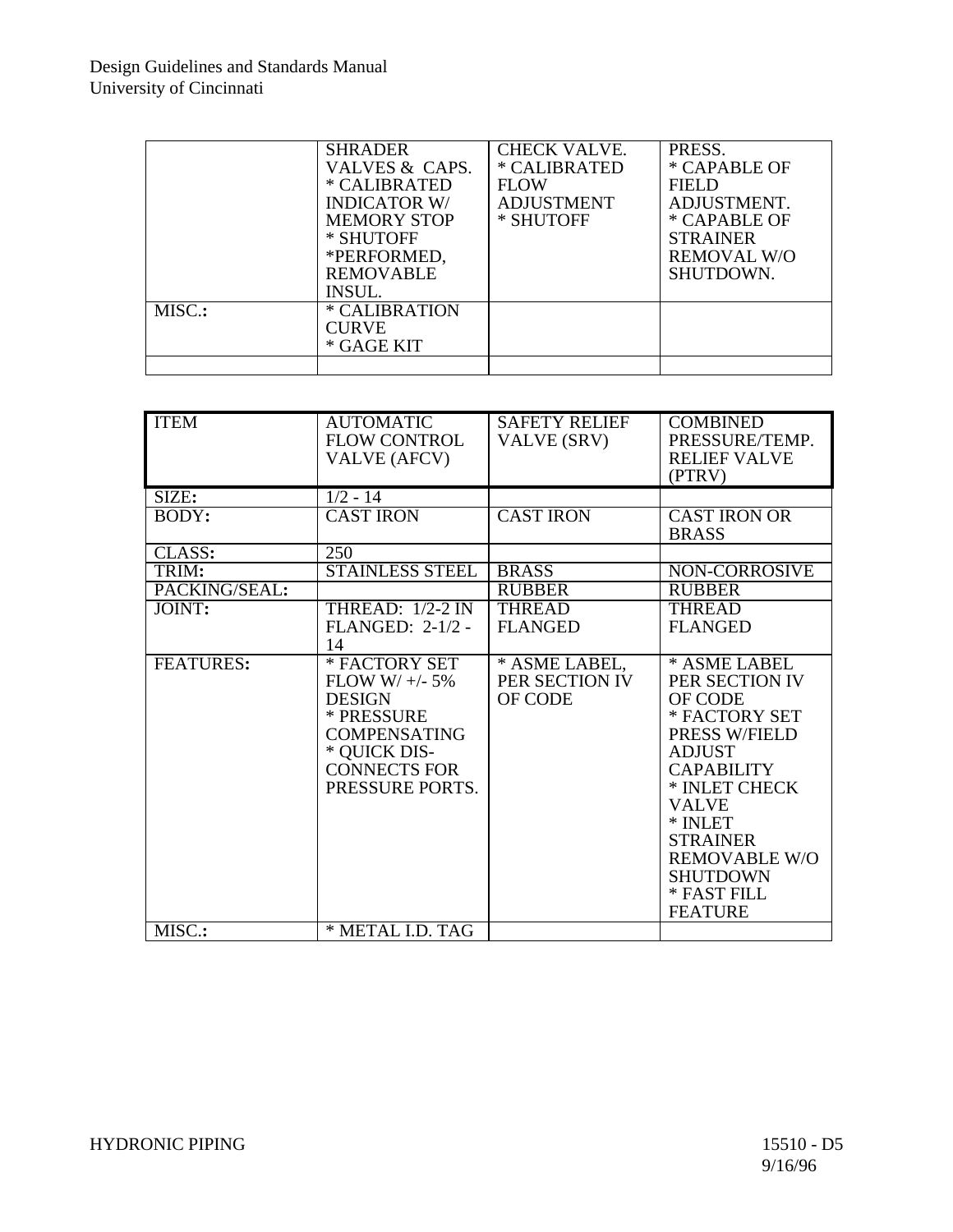3. Hydronic Piping Specialties

 $\ddot{\phantom{0}}$ 

| <b>SERVICE:</b>  | CHILLED WATER, CONDENSER WATER,<br><b>GLYCOL/WATER, MAKEUP WATER</b> |
|------------------|----------------------------------------------------------------------|
| <b>PRESSURE:</b> | 250 PSIG                                                             |
| TEMPERATURE:     | 35F TO 100F                                                          |

| ITEM:            | <b>AUTOMATIC AIR</b>  | <b>MANUAL AIR</b>     | <b>AIR ELIMINATOR</b> |
|------------------|-----------------------|-----------------------|-----------------------|
|                  | VENT (AAV)            | VENT (MAV)            | (AE)                  |
| SIZE:            | $1/2$ INCH            | $1/2$ INCH            | LINE SIZE, $W/1/2$    |
|                  |                       |                       | IN. THREADED          |
|                  |                       |                       | <b>VENT</b>           |
| BODY:            | <b>CAST IRON</b>      | CAST IRON,            | CAST IRON, ONE        |
|                  |                       | <b>GLOBE OR BALL</b>  | <b>PIECE</b>          |
|                  |                       | <b>VALVE</b>          |                       |
| TRIM:            | NON-CORROSIVE         |                       |                       |
| JOINTS:          | <b>THREADED</b>       | <b>THREADED</b>       | THREADED,             |
|                  |                       |                       | <b>FLANGED</b>        |
| <b>FEATURES:</b> | * POSITIVE,           |                       |                       |
|                  | <b>FLOAT</b>          |                       |                       |
|                  | <b>ACTUATED</b>       |                       |                       |
|                  | <b>VENTING AT ALL</b> |                       |                       |
|                  | <b>OPERATING</b>      |                       |                       |
|                  | PRESSURES.            |                       |                       |
| MISC.:           |                       | * EXTEND              |                       |
|                  |                       | <b>DISCHARGE TUBE</b> |                       |
|                  |                       | TO DRAIN OR TO        |                       |
|                  |                       | WITHIN 5' 0"          |                       |
|                  |                       | <b>ABOVE FLOOR</b>    |                       |
|                  |                       | <b>W/HOSE END</b>     |                       |
|                  |                       | FITTING.              |                       |
|                  |                       |                       |                       |
|                  |                       |                       |                       |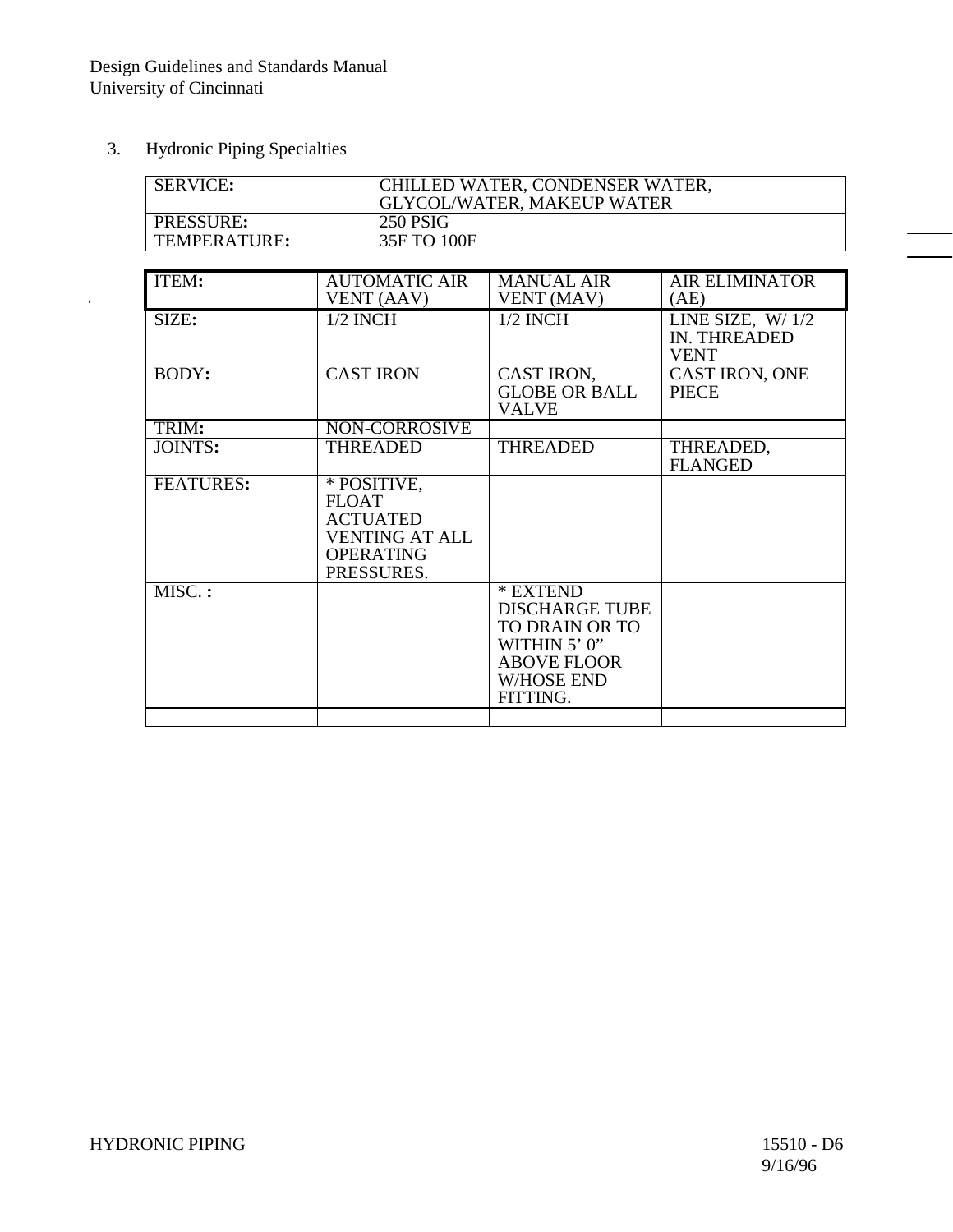| <b>ITEM:</b>     | <b>AIR SEPARATOR</b>                                                                 | <b>EXPANSION</b>                                                                                                                                                                                                      | <b>CHEMICAL FEEDER</b>                                                     |
|------------------|--------------------------------------------------------------------------------------|-----------------------------------------------------------------------------------------------------------------------------------------------------------------------------------------------------------------------|----------------------------------------------------------------------------|
|                  | (AS)                                                                                 | TANK (ET)                                                                                                                                                                                                             | (CF)                                                                       |
| SIZE:            |                                                                                      |                                                                                                                                                                                                                       | <b>5 GALLON</b><br>CAPACITY, BYPASS<br>TYPE.                               |
| BODY:            | <b>WELDED STEEL</b><br>TANK, ASME<br><b>STAMPED</b>                                  | <b>WELDED STEEL</b><br>TANK, ASME<br><b>STAMPED</b>                                                                                                                                                                   | <b>WELDED STEEL</b>                                                        |
| JOINTS:          | THREAD/<br><b>FLANGED</b>                                                            | THREADED/FLAN<br><b>GED</b>                                                                                                                                                                                           | THREADED/<br><b>FLANGED</b>                                                |
| TRIM:            |                                                                                      |                                                                                                                                                                                                                       |                                                                            |
| <b>FEATURES:</b> | * INTEGRAL<br><b>STRAINER</b>                                                        | * REMOVABLE,<br>HVY DUTY,<br><b>BUTYL BLADDER</b>                                                                                                                                                                     | * FILL FUNNEL<br>* VALVES AT<br><b>INLET, OUTLET &amp;</b><br><b>DRAIN</b> |
| MISC.:           | * 1/2 INCH DRAIN<br>$*1/2$<br><b>COMPRESSION</b><br><b>TANK</b><br><b>CONNECTION</b> | * PRESSURE<br><b>GAGE TAP</b><br>* AIR CHARGING<br>FITTING.<br>* DRAIN FITTING<br>* VERTICAL<br><b>TANK SUPPORT:</b><br><b>STEEL LEGS OR</b><br>BASE.<br>* HORIZONTAL<br><b>TANK SUPPORT:</b><br><b>STEEL SADDLES</b> |                                                                            |
|                  |                                                                                      |                                                                                                                                                                                                                       |                                                                            |

| <b>SERVICE:</b>  | CHILLED WATER, CONDENSER WATER,<br><b>GLYCOL/WATER, MAKEUP WATER</b> |
|------------------|----------------------------------------------------------------------|
| <b>PRESSURE:</b> | 250 PSIG                                                             |
| TEMPERATURE:     | 35F TO 100F                                                          |

| ITEM:               | Y-TYPE<br><b>STRAINER</b>      |             | Y-TYPE<br><b>STRAINER</b>                                                                     |                       | <b>BASKET</b><br><b>STRAINERS</b>                       |
|---------------------|--------------------------------|-------------|-----------------------------------------------------------------------------------------------|-----------------------|---------------------------------------------------------|
| PIPING SYSTEM:      | <b>COPPER</b>                  |             | <b>STEEL</b>                                                                                  |                       |                                                         |
| SIZE:               | $1/2 - 2$ ,<br><b>UP</b>       | $2 - 1/2$ & | $1/2 - 2$<br>UP                                                                               | $2 - 1/2$             | $1/2 - 14$                                              |
| BODY:               | <b>BRONZE</b><br><b>BRONZE</b> |             | <b>IRON</b>                                                                                   | <b>CAST IRON CAST</b> | <b>CAST IRON</b>                                        |
| CLASS:              | 250                            | 300         | 250                                                                                           | 250                   | 250                                                     |
| <b>SCREEN:</b>      | 304 SS                         | 304 SS      | 304 SS                                                                                        | 304 SS                | 304 SS                                                  |
| <b>PERFORATIONS</b> | $0.045$ IN.                    | 0.125       | 0.033 IN THRU 3"<br><b>PIPE</b><br>0.045 IN THRU 6"<br><b>PIPE</b><br>$0.125$ IN @ 8" &<br>UP |                       | 0.045 IN THRU 6"<br><b>PIPE</b><br>$0.125$ IN @ 8" & UP |
|                     |                                |             |                                                                                               |                       |                                                         |

 $\perp$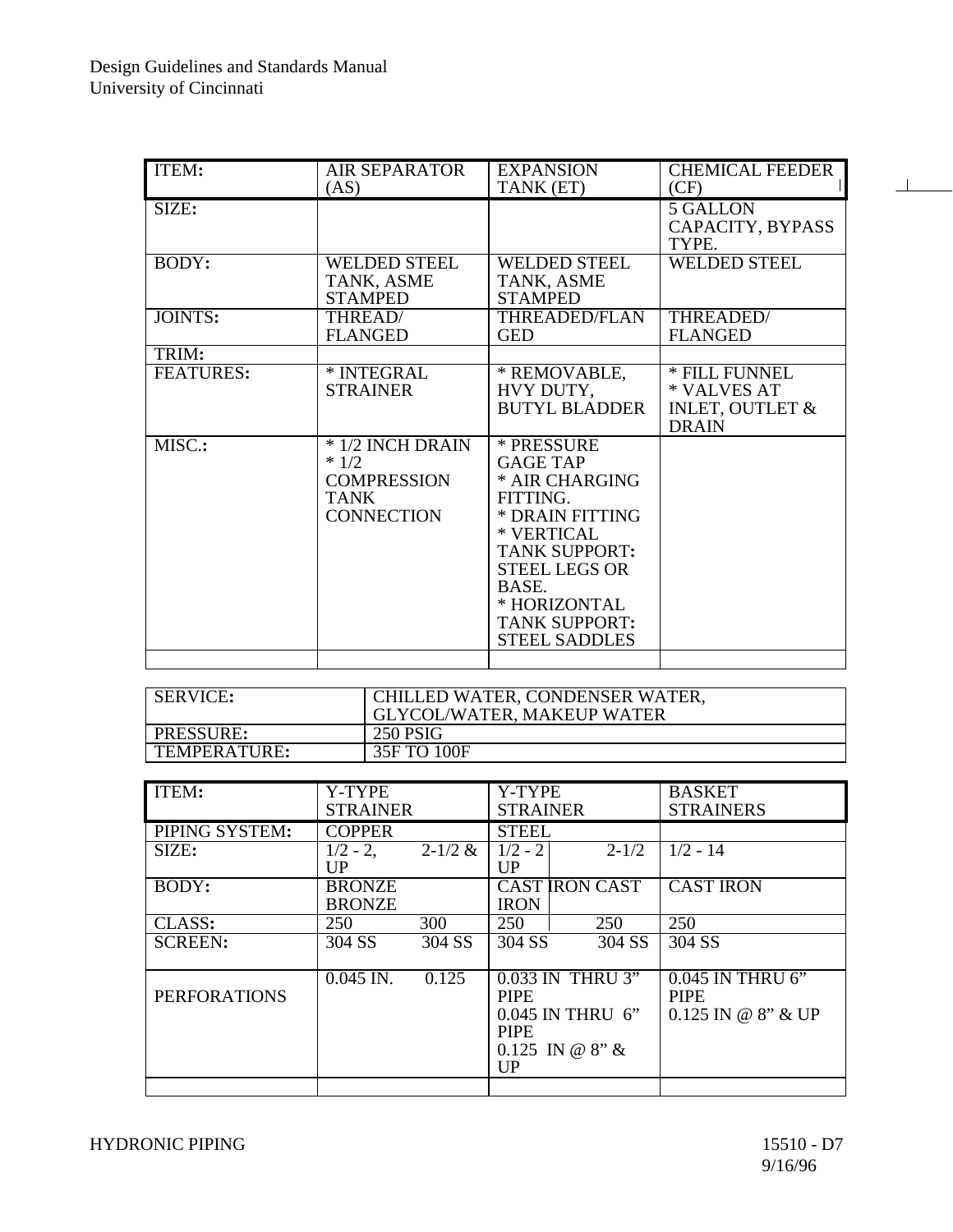| ITEM:               | <b>SUCTION</b>       |  |
|---------------------|----------------------|--|
|                     | <b>DIFFUSERS</b>     |  |
| PIPING SYSTEM:      | <b>STEEL</b>         |  |
| SIZE:               | <b>LINE</b>          |  |
| BODY:               | CAST IRON,           |  |
|                     | ANGLE TYPE,          |  |
|                     | <b>W/STEEL VANES</b> |  |
| CLASS:              | 250                  |  |
| <b>SCREEN:</b>      | <b>COMBINATION</b>   |  |
|                     | DIFFUSER/STRAIN      |  |
|                     | ER,                  |  |
|                     | $0.047$ IN,          |  |
| <b>PERFORATIONS</b> | <b>PERMANENT</b>     |  |
|                     | 16 MESH FOR          |  |
|                     | <b>STARTUP</b>       |  |
| <b>FEATURES:</b>    | * REMOVABLE          |  |
|                     | <b>PERMANENT</b>     |  |
|                     | <b>MAGNET</b>        |  |
|                     | * ADJUSTABLE         |  |
|                     | <b>SUPPORT FOOT</b>  |  |
|                     | * PLUGGED GAGE       |  |
|                     | PORT &               |  |
|                     | <b>BLOWDOWN</b>      |  |
|                     | PORT.                |  |
| JOINTS:             | <b>FLANGED</b>       |  |

## D. INSTALLATION

- 1. Valve Applications
	- a. Shut-off duty: Gate, ball, or butterfly at each branch connection to supply mains, at supply connection to each piece of equipment and elsewhere as appropriate.
	- b. Throttling duty: Globe, ball or butterfly valves at each branch connection to return mains, at return connections to each piece of equipment, and elsewhere as indicated.
	- c. Calibrated balancing valves: in the outlet line of each heating and cooling element and elsewhere as required to facilitate system balancing.
	- d. Drain valves: at low points in mains, risers, branch lines, and elsewhere as required for system drainage. Specify 3/4 inch hose drain valve with cap in lines up to 10 inch; and 2 inch ball valve with cap and chain in lines 10 inch and larger.
	- e. Vent valves (manual and automatic): at the high points in mains, risers, branch lines, and elsewhere as required to facilitate system filling and venting. Specify 1/2 inch inlet with 1/4 inch outlet vent valves for lines up to 10 inch; and 3/4 inch vent valves on lines 10 inch and greater. Specify manual vents in concealed locations.
	- f. Check valves: Specify for each pump discharge and elsewhere as required to control flow direction.
	- g. Pump discharge (Triple duty) valve: Specify for stem to be in the upward position and allow clearance for removal of check valve mechanism.
	- h. Safety relief valves: Install on hot water generators, systems and elsewhere as required.